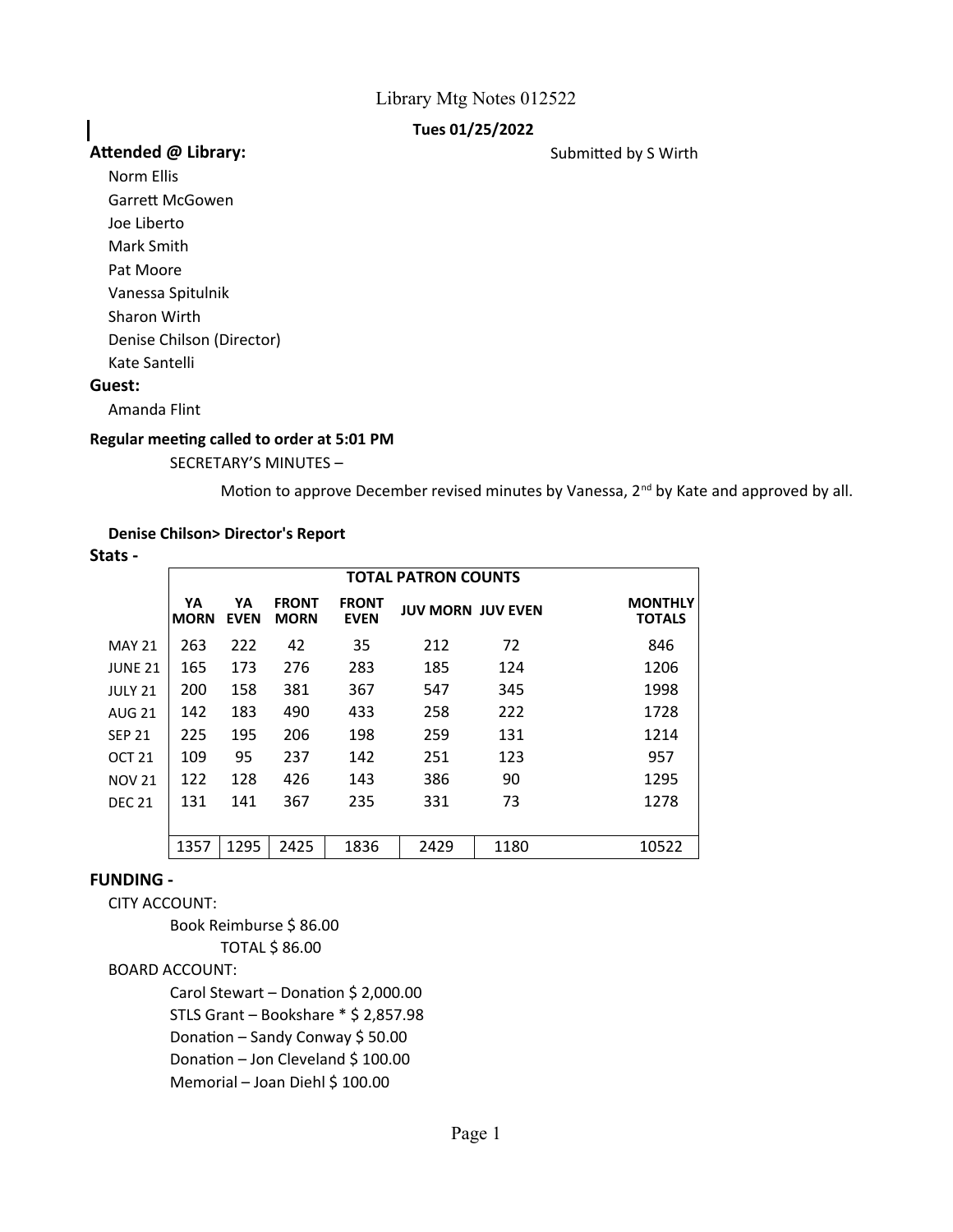Memorial – Jules Vincent Powell, Jr \$ 25.00 Memorial - Josie Ciangalini \$ 25.00 Sale Glass Ornaments \$ 20.00 Misc Donations \$ 85.00 TOTAL \$5,262.98 GRAND TOTAL \$5,348.98

Deposited STLS Grant to Board account, per Joe.

## **STLS Updates -**

STLS Traveling Black History Month Collection is currently available at the Library in Adult, YA and Juvenile Departments;

Using Blue Cloud Analytics for "Dusty Shelf" Project (Bret, Quentin, Christine S. all trained in December and Bret has already used it to create reports.)

#### **Programming and Services -**

Senior Tech Hour-Monday night Yoga-Tuesday night Mind, Body, Breath-Wifi jetpacks are going out! Story Hour-

#### **Internal Work Orders -**

Ongoing, Server is installed. Waiting for STLS to get back to Bret

#### **Building Maintenance -**

Telephones re-programmed New phone templates created, printed and cut by Amanda; Telephone to be added to Front Desk

## **ADDITIONS:**

January 24, 2022 Additions to the Director's Report for 01/25/2022 Meeting

1. Wireless Network Upgrade from STLS – outside installation completed 1/24/2022

- 2. ARC Grant Update- STLS notified me we are the next library to be getting the computers we requested through the grant!
- 3. Test Kit PPE Distribution…First week of January, two shipments, very successful We handed out 630 COVID Test Kits (two tests in each kit) and over 1000 PPE
- 4. Expected delivery late this week/early next week of more PPE- not Test Kits
- 5. Community Bank Card FINALLY Arrived!!! (1/24/2022)
- 6. Denise Passed the Director II Civil Service Test
- 7. Minimum wage increase as noted below:

**Resolution** to add an additional \$0.70 to the current pay rate of each current hourly employee. Effective 01/01 2022. Motion by Joe to approve, 2<sup>nd</sup> by Pat and unanimously approved by all.

| <b>Employee</b><br><b>Name</b> | <b>Current Rate</b> | <b>New Rate</b> |  |
|--------------------------------|---------------------|-----------------|--|
| J Argentieri                   | \$16.88             | \$17.58         |  |
| C Barron                       | \$14.13             | \$14.83         |  |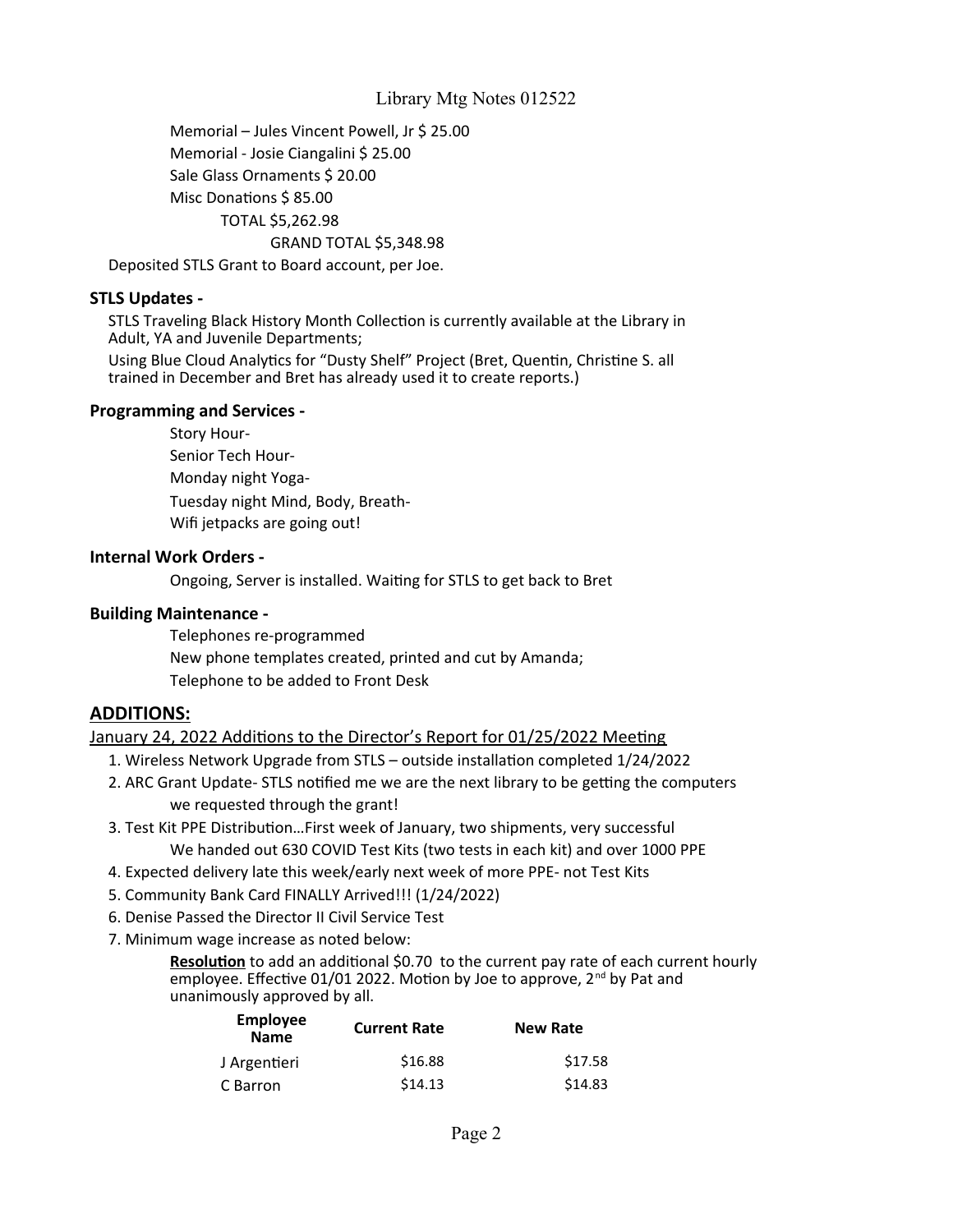| J Bisson          | \$12.50 | \$13.20 |
|-------------------|---------|---------|
| R Black           | \$12.50 | \$13.20 |
| <b>B</b> Carver   | \$17.40 | \$18.10 |
| A Flint           | \$12.50 | \$13.20 |
| V Jacobs          | \$12.50 | \$13.20 |
| M Mahoney         | \$12.50 | \$13.20 |
| <b>K</b> Markel   | \$12.50 | \$13.20 |
| M Potter          | \$12.50 | \$13.20 |
| N Reisman         | \$12.50 | \$13.20 |
| C Stewart         | \$14.13 | \$14.83 |
| E Turner          | \$12.50 | \$13.20 |
| Q Walker          | \$12.50 | \$13.20 |
| <b>K Williams</b> | \$12.50 | \$13.20 |

#### 8. Stipend for COVID Pay:

Discussion about Covid Pay for (2) employees and necessity to pay time not worked as per approved policies as soon as possible after 01/01/2022.

**Resolution** to pay one week of scheduled hours for those employees testing positive and quarantined for 'COVID'in 2021 at their regular 2021 rate of pay after satisfactory completion and submittal of all required paperwork. Motion by Sharon to approve, 2nd by Pat and unanimously approved by all.

| <b>Employee</b><br><b>Name</b> | 2021 Pay Rate Hours         |   | Total \$ |                                                                                                         |
|--------------------------------|-----------------------------|---|----------|---------------------------------------------------------------------------------------------------------|
| J Argentieri                   | \$16.88                     | 0 | 0        | Paperwork not completed/submitted                                                                       |
| N Reisman                      |                             |   |          | \$12.50 19.75Hrs \$246.88 Paperwork completed/submitted/approved                                        |
|                                |                             |   |          | (** Note: J Argentieri to be paid at a future date pending approval of appropriate paperwork. Denise to |
|                                | notify Board as to status.) |   |          |                                                                                                         |

#### 9. Unused 2021 Sick Pay:

Discussion about liability, budget and necessity to pay time not worked as per hiring agreements and approved policies as soon as possible after 01/01/2022.

**Resolution** to pay any and all unused 2021 sick days at the rate of \$25.00 per Day. Motion by Sharon to approve, 2<sup>nd</sup> by Pat and unanimously approved by all.

| <b>Employee</b><br><b>Name</b> | <b>Number of Days</b> | <b>Total amount</b> |  |
|--------------------------------|-----------------------|---------------------|--|
| J Argentieri                   | 2                     | \$50.00             |  |
| C Barron                       | 1                     | \$25.00             |  |
| <b>B</b> Carver                | $\mathcal{P}$         | \$50.00             |  |
| E Turner                       | 1                     | \$25.00             |  |
| Q Walker                       | 3                     | \$75.00             |  |

## 10. Additional hours:

Amanda Flint – As needed for special programming and projects Vanessa Jacobs – As needed for special programming and projects Christine Stewart – As needed for special programming and projects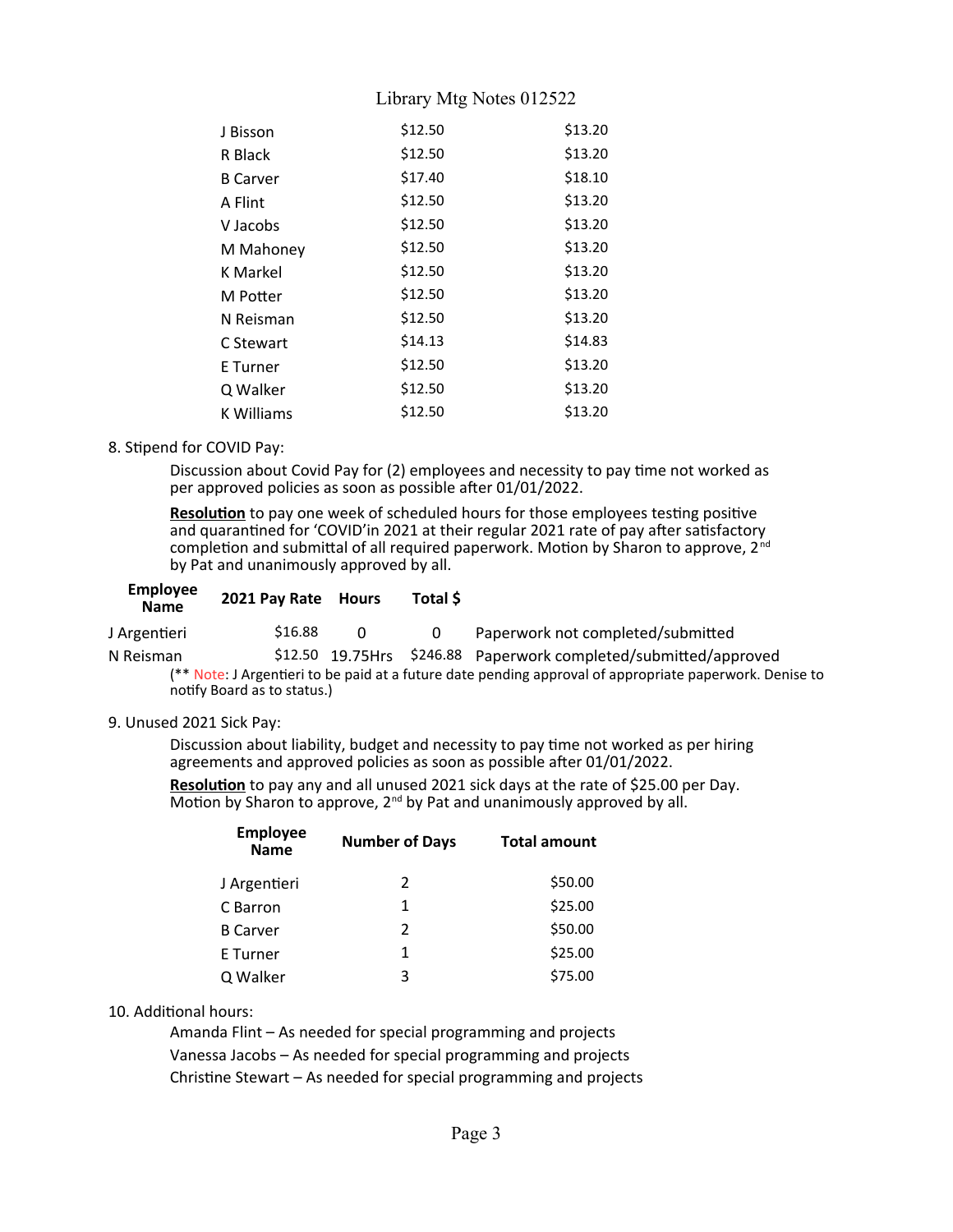Christine Barron – Up to Five additional hours per week, but not to exceed 29.75 total hours per week, until Annual Report is completed, but no later than March 1<sup>st</sup> 2022.)

**Resolution** to add additional hours of scheduled work time so as not to exceed 29.75 paid hours per week for staff as noted and discussed and to be reflected in 2021-2022 budget. Motion by Norm to approve,  $2^{nd}$  by Garrett and unanimously approved by all.

11. Summer Program funding request to expand weeks and programs, in addition to funds we did not use last year.

**Resolution** to add an additional \$5,000 to Summer Programming Budget of \$2,000 in order to extend program weeks, for a total of \$7,000 for 2022. Motion by Norm to approve, 2<sup>nd</sup> by Garrett and unanimously approved by all.

#### **Joe Liberto> Financial Report**

- **1** December reports to be approved and accepted w/o reservations or changes, Motion made by Karen &  $2<sup>nd</sup>$  by Garrett and was unanimously approved by all.
- **2** Motion to pay all current bills was made by Garrett &  $2<sup>nd</sup>$  by Karen and was unanimously approved by all.

**3** After an open discussion it was unanimously decided that the Board of Trustees will not ask for an increase for fiscal year 2022-2023 due to the unstable economy and in consideration of the

- increasing cost of living born by the community. **Resolution** to to move \$70,000 from Savings to Capital Reserve Fund to be processed
- **4** by Michelle Smith, City of Hornell. Motion by Joe to approve, 2<sup>nd</sup> by Garrett and unanimously approved by all.
- **5** Norm and Joe have requested volunteers for the Finance Committee. Anyone interested should contact Norm or Joe.

#### **Sharon> Reporting on Personnel**

- **1** Wage increase has been addressed for 2022
- **2** 2021 Covid Pay and unused Sick Pay payouts have been addressed
- **3** Donations from FortNightly Book Club for Josie Ciangalini and Natalie Weyant to be used for book
- purchases that are currently underway.
- **4** Links for 2022 NYS Harassment Training have been emailed to all Board of Trustees members.

#### **Joe Liberto/Norm Ellis> Reporting on Building Committee**

- **1** New Hot Air Hand Dryers have been installed in the rest rooms.
- **2** Since no salt spreader is available and city salt truck cannot access the parking lot, ice melt/salt will be hand spread as needed.
- **3** Norm has volunteered to convert the old server housing into a 'seed starter tray'

#### **Sharon/Pat/Denise> Reporting on Friends of the Library**

**1** Looking for new members.

#### **Other>**

A Community Outreach Committee has been formed by Norm and will consist of Denise and

- **1** Amanda representing the Library and Kate, Garrett, Sharon and Pat advising for the Board of Trustees, all reporting to Norm.
- **2** Norm and Sharon have volunteered to deliver items on a bi-weekly basis.
- **3** It was suggested that we form a committee for Publicity and the idea was tabled until the February meeting.